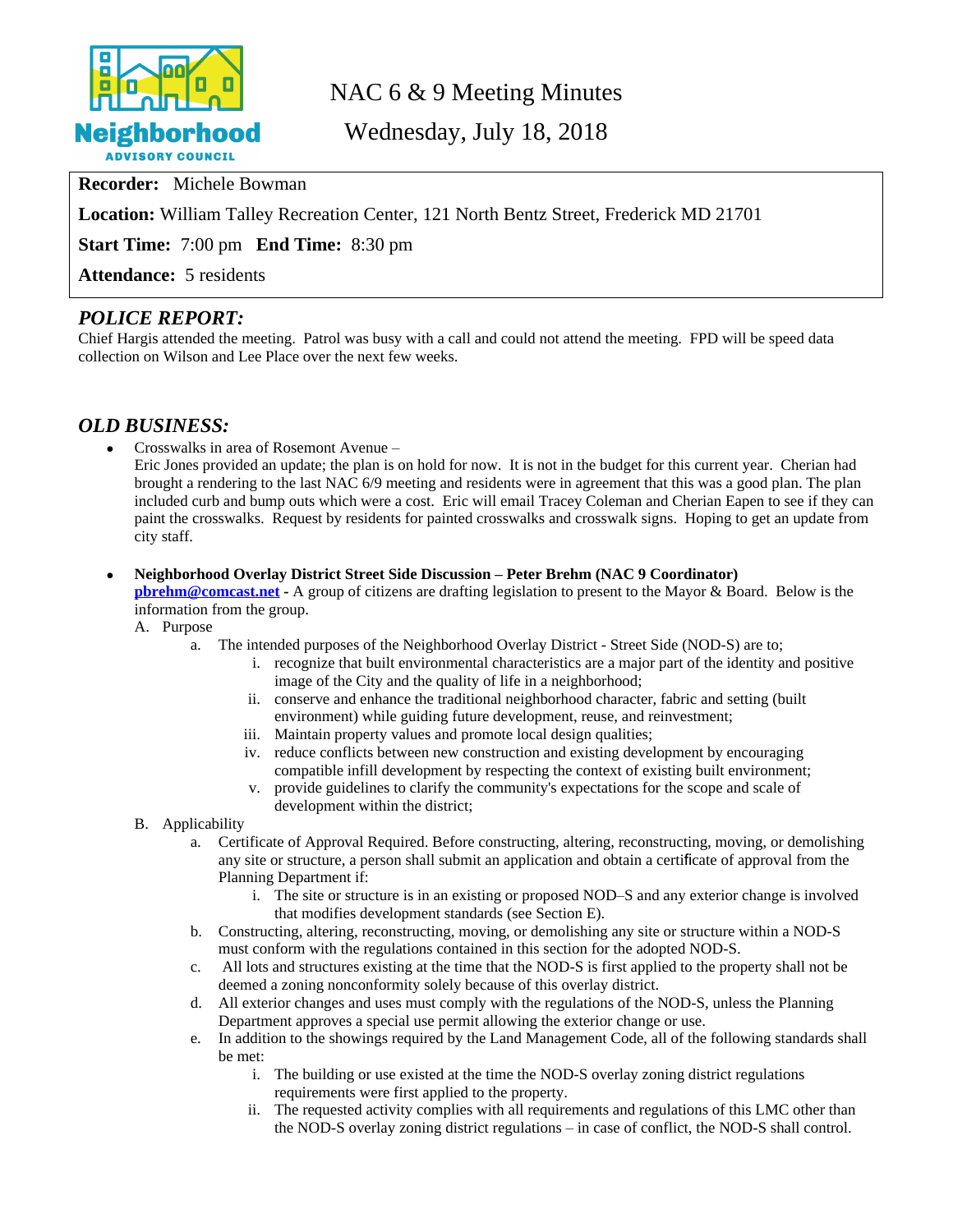- f. Nothing shall be deemed to permit the reconstruction—similar or different, whole or in part—of a building, improvement or use existing at the time the NOD-S overlay zoning regulations were first applied to the property that has been voluntarily demolished or discontinued. Voluntarily torn down buildings and improvements or discontinued uses shall be replaced with buildings, improvements and uses that comply with the regulations of the NOD-S.
- C. Locational Guidelines
	- a. Except for applications filed by the City or otherwise authorized by the Board of Alderman, the Planning Department is instructed not to accept NOD-S applications unless the application meets all the following:
		- i. Is requesting that either at least a minimum of 15 contiguous properties be zoned NOD-S or that an existing NOD-S be extended;
		- ii. Is applied to an area where at least 75% of the lots are developed; and
		- iii. Is located in an area in which a text change petition is submitted by the Board of Alderman as outlined in Sec. D – NOD-S Creation Process.
- D. NOD-S Creation or Amendment Process
	- a. Application to create or amend a NOD-S overlay shall be in accordance with the following process;
		- i. Residents representing a minimum of 20% of the property owners in the proposed NOD-S shall submit a petition to the City Clerk requesting the Planning Department consideration for a neighborhood character analysis review. The petition shall:
			- 1. Include the names, addresses and contact information of the petitioners;
			- 2. Define the proposed NOD-S study area;
			- 3. Include a count of the number of houses and secondary structures encompassed by the proposed NOD-S area;
			- 4. Cite specific zoning ordinance section/regulation of concern that the Planning Department should focus on; and
			- 5. Identify the specific built environmental characteristics to be analyzed. See Sec. E Development Standards
		- ii. The petitioning residents shall send a copy of the petition to the City Clerk, the Community Outreach Coordinator for the City of Frederick and the Coordinators of the affected Neighborhood Advisory Councils (NACs) for inclusion in the agenda and discussion at the next regularly scheduled NAC meeting.
		- iii. Prior to the petition being presented to the Board of Alderman, the Planning Department shall be granted a 60 calendar day period to review the adequacy of the petition and prepare a report confirming that the petition is compliant (the report) with Sec.  $D(a)(i)$  above..
			- 1. During this time period, the Planning Department shall mail a letter to all property owners within the proposed study area informing property owners that a NOD-S application has been filed and seeking input on what, if any, guidelines described within Sec. E - Development Standards the property owners may wish the Planning Department to consider.
			- 2. The Planning Department shall compile the property owner survey results and include them as part of their presentation to the Board of Alderman at the conclusion of the 60 calendar day time period.
		- iv. Upon completion, the Planning Department shall present the NOD-S petition package that will include the petition, survey results, and report.
		- v. Following the Board of Alderman's review of the petition, the Board of Alderman shall determine by vote whether to direct Planning Department to complete the neighborhood built environmental characteristics and regulations analysis (NBECR).
		- vi. In accordance with Board of Alderman's directive, the Planning Department shall complete an analysis over a 90 calendar day period of the NBECR for the proposed NOD-S study area and identify the specific NBECR that reflect the predominant representation of the lots within the proposed NOD-S. For the purposes of this paragraph, predominant shall mean greater than 65%.
		- vii. Upon completion of the analysis and development of a preliminary recommendation as it applies to NBECR, the Planning Department shall notify the affected NAC(s) in which the proposed NOD-S boundaries occur.
		- viii. The NAC(s) will schedule a meeting of property owners in the proposed NOD-S study area that will also be open to other NAC residents for neighborhood review of the Planning Department analysis and preliminary recommendations.
			- 1. When scheduling the NAC meeting, the City shall notify via first class mail, all property owners within the proposed NOD-S study area of the date, time and location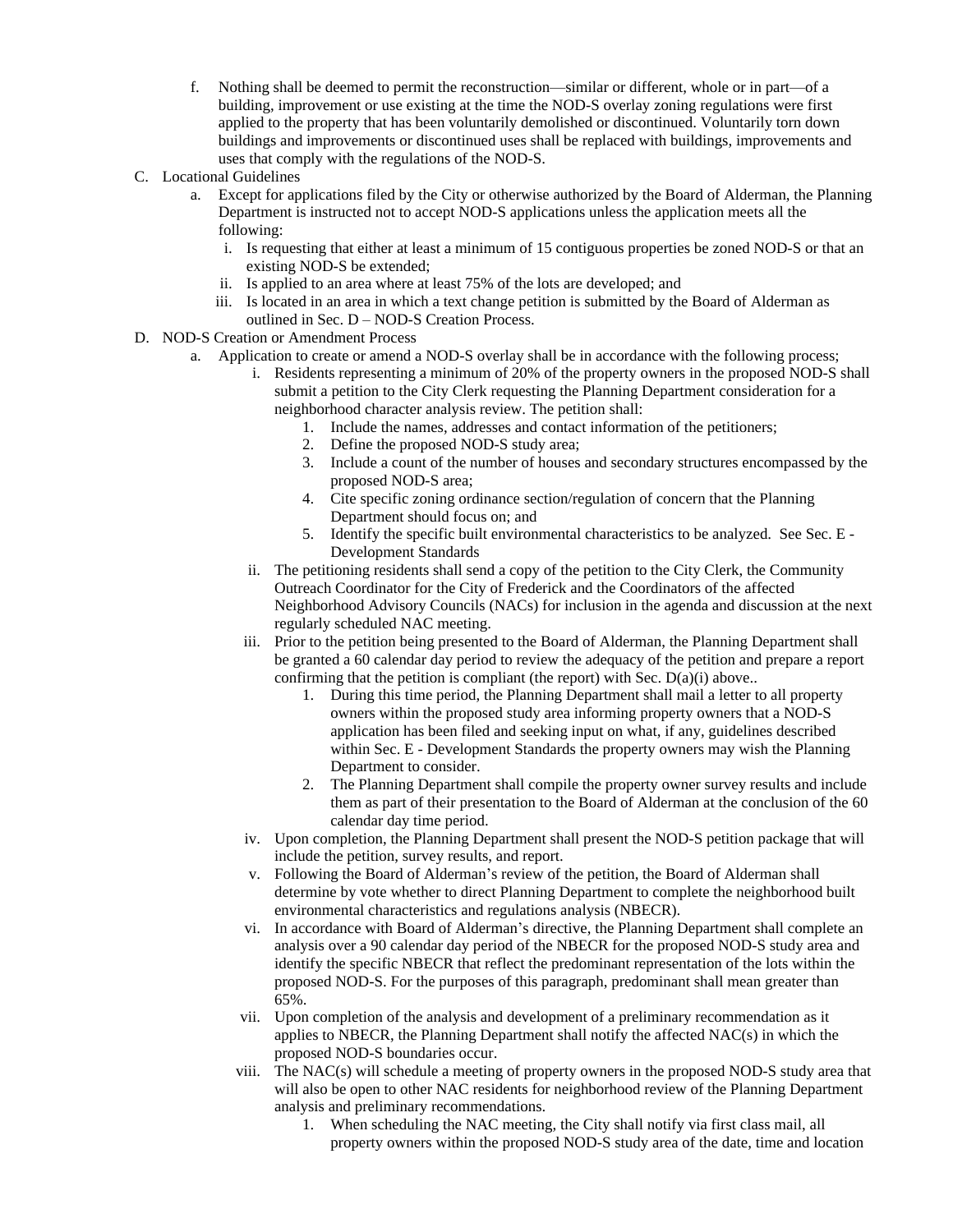of the NAC meeting to be held for the neighborhood, and provide a copy of the analysis and preliminary recommendations.

- ix. Following the NAC meeting, the Planning Department shall develop a final recommendation as it applies to the NBCER, giving great weight to the comments made by property owners in the proposed NOD-S study area.
- x. The Planning Department will present the NBCER analysis, summary of the NAC meeting feedback, and the final Planning Department recommendation (the materials) to the Board of Alderman.
- xi. Within 45 calendar days of receiving the materials, the Board of Alderman shall review the materials & schedule a public hearing to consider and vote on the creation of the proposed NOD-S.
- E. Development Standards
	- a. The development standards for any NOD-S that are listed below shall include, but are not limited to:
		- i. Required minimum and maximum footprints for any dwelling unit and secondary structures;
		- ii. Maximum residential density;
		- iii. Floor area ratio;
		- iv. Lot coverage ratio;
		- v. Setbacks from property lot lines for primary and secondary structures as viewed from the street right-of-way, excluding alleys, and including building separation on adjacent lots;
		- vi. Height of primary and secondary structures;
		- vii. Width of primary and secondary structures;
		- viii. Depth of primary and secondary structures;
		- ix. Impervious surface ratio to the lot;
		- x. Vehicular surface areas;
		- xi. Landscaping and hardscaping; and
		- xii. Other neighborhood concerns.
- F. Implementation of a NOD-S
	- a. Immediately following the Board of Alderman adoption of the NBECR, the Planning Department may accept an application to review a property within established NOD-S borders as being compliant with NOD-S guidelines.
	- b. No application for a building permit for new external construction or exterior alterations on a property within the proposed NOD-S shall be granted after the NBECR is authorized by the Board of Alderman or until the NOD-S is approved or denied, unless:
		- i. the Planning Department grants an exception using the criteria outlined in the proposed NOD-S NBECR guidelines; or
		- ii. one year has passed.
	- c. No application for a demolition permit on a property within the proposed NOD-S shall be granted after the NBECR is authorized by the Board of Alderman or until the NOD-S is approved or denied, unless:
		- i. the Planning Department receives a final set of construction drawings documenting if or how the demolished structure would be rebuilt and grants an exception to those construction documents using the criteria outlined in the proposed NOD-S NBECR guidelines; or
		- ii. one year has passed.
	- d. Following the City's official acceptance of an application to designate property as part of an NOD-S, no demolition or building permit shall be issued by the City during the pendency of the application to amend the Official Overlay Map, or other pertinent land management documents, unless the proposed demolition or construction meets all of the provisions of the existing zoning district, and also the adopted neighborhood built environmental characteristics and regulations contained in Sec. E. for the proposed NOD-S.
	- e. Following the adoption of the NOD-S, the Planning Department may accept applications to review property for conformance as established to the NOD-S NBECR.
	- f. The Planning Department may accept an application to expand a specific NOD-S to contiguous properties.
	- g. Following the original adoption of the NOD-S, any subsequent proposed change to the characteristics and regulations of the established NOD-S must follow the process for creating the NOD-S in Section D.
	- h. Once an NOD-S is adopted, no application for a demolition permit on a property within the same NOD-S shall be granted unless:
		- i. the Planning Department receives a final set of construction drawings documenting if or how the demolished structure would be rebuilt and grants a certificate of approval, in accordance with Section B(a).